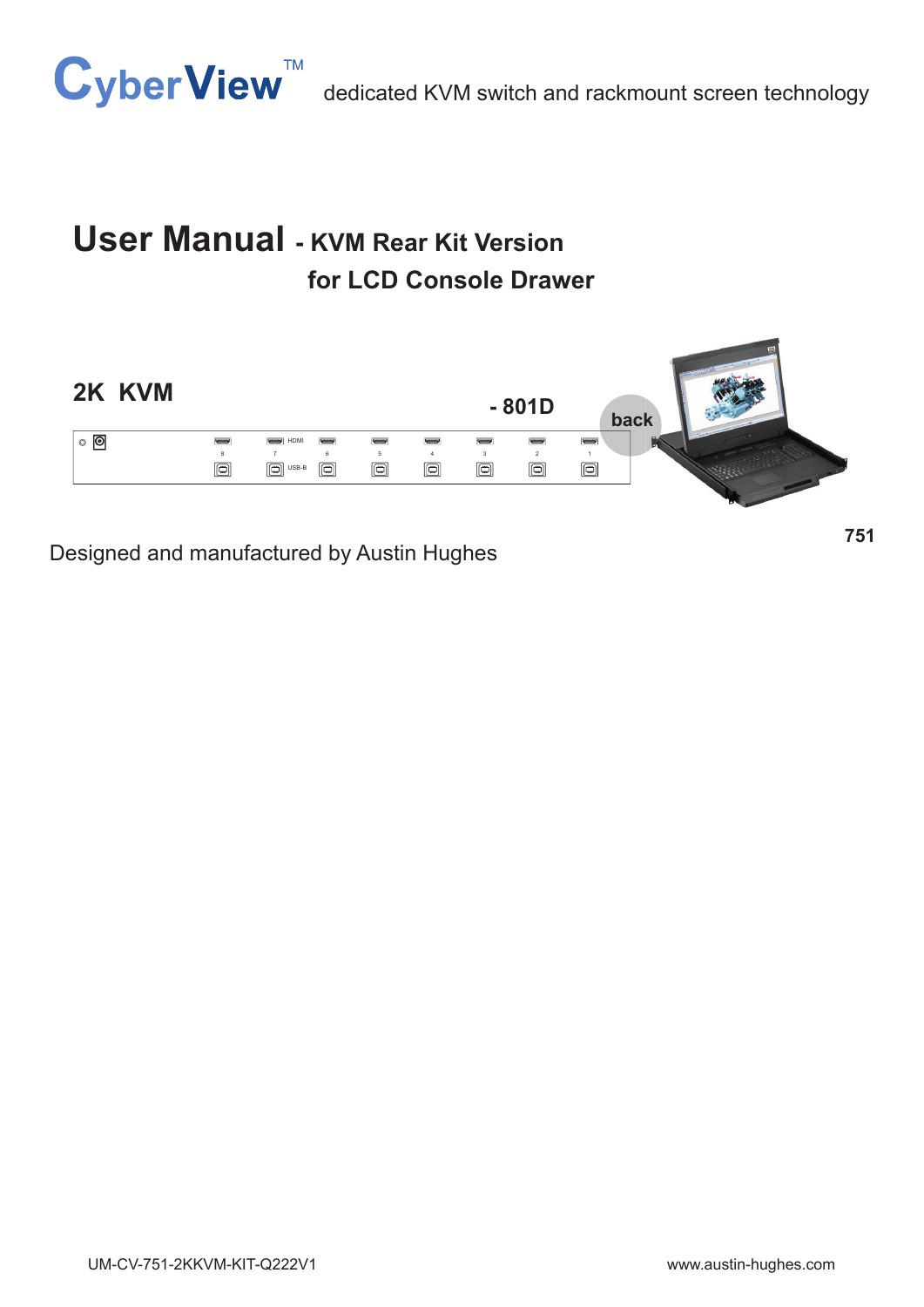### **Legal Information**

First English printing, May 2022

Information in this document has been carefully checked for accuracy; however, no guarantee is given to the correctness of the contents. The information in this document is subject to change without notice. We are not liable for any injury or loss that results from the use of this equipment.

### **Safety Instructions**

#### **Please read all of these instructions carefully before you use the device. Save this manual for future reference.**

- Unplug equipment before cleaning. Don't use liquid or spray detergent; use a moist cloth.
- Keep equipment away from excessive humidity and heat. Preferably, keep it in an air-conditioned environment with temperatures not exceeding 40º Celsius (104º Fahrenheit).
- When installing, place the equipment on a sturdy, level surface to prevent it from accidentally falling and causing damage to other equipment or injury to persons nearby.
- When the equipment is in an open position, do not cover, block or in any way obstruct the gap between it and the power supply. Proper air convection is necessary to keep it from overheating.
- Arrange the equipment's power cord in such a way that others won't trip or fall over it.
- If you are using a power cord that didn't ship with the equipment, ensure that it is rated for the voltage and current labeled on the equipment's electrical ratings label. The voltage rating on the cord should be higher than the one listed on the equipment's ratings label.
- Observe all precautions and warnings attached to the equipment.
- If you don't intend on using the equipment for a long time, disconnect it from the power outlet to prevent being damaged by transient over-voltage.
- Keep all liquids away from the equipment to minimize the risk of accidental spillage. Liquid spilled on to the power supply or on other hardware may cause damage, fire or electrical shock.
- Only qualified service personnel should open the chassis. Opening it yourself could damage the equipment and invalidate its warranty.
- If any part of the equipment becomes damaged or stops functioning, have it checked by qualified service personnel.

#### **What the warranty does not cover**

- Any product, on which the serial number has been defaced, modified or removed.
- Damage, deterioration or malfunction resulting from:
	- $\Box$  Accident, misuse, neglect, fire, water, lightning, or other acts of nature, unauthorized product modification, or failure to follow instructions supplied with the product.
	- $\Box$  Repair or attempted repair by anyone not authorized by us.
	- $\Box$  Any damage of the product due to shipment.
	- $\Box$  Removal or installation of the product.
	- $\Box$  Causes external to the product, such as electric power fluctuation or failure.
	- $\Box$  Use of supplies or parts not meeting our specifications.
	- $\Box$  Normal wear and tear.
	- $\Box$  Any other causes which does not relate to a product defect.
- Removal, installation, and set-up service charges.

### **Regulatory Notices Federal Communications Commission (FCC)**

This equipment has been tested and found to comply with the limits for a Class B digital device, pursuant to Part 15 of the FCC rules. These limits are designed to provide reasonable protection against harmful interference in a residential installation.

Any changes or modifications made to this equipment may void the user's authority to operate this equipment. This equipment generates, uses, and can radiate radio frequency energy and, if not installed and used in accordance with the instructions, may cause harmful interference to radio communications.

However, there is no guarantee that interference will not occur in a particular installation. If this equipment does cause harmful interference to radio or television reception, which can be determined by turning the equipment off and on, the user is encouraged to try to correct the interference by one or more of the following measures:

- Re-position or relocate the receiving antenna.
- Increase the separation between the equipment and receiver.
- Connect the equipment into an outlet on a circuit different from that to which the receiver is connected.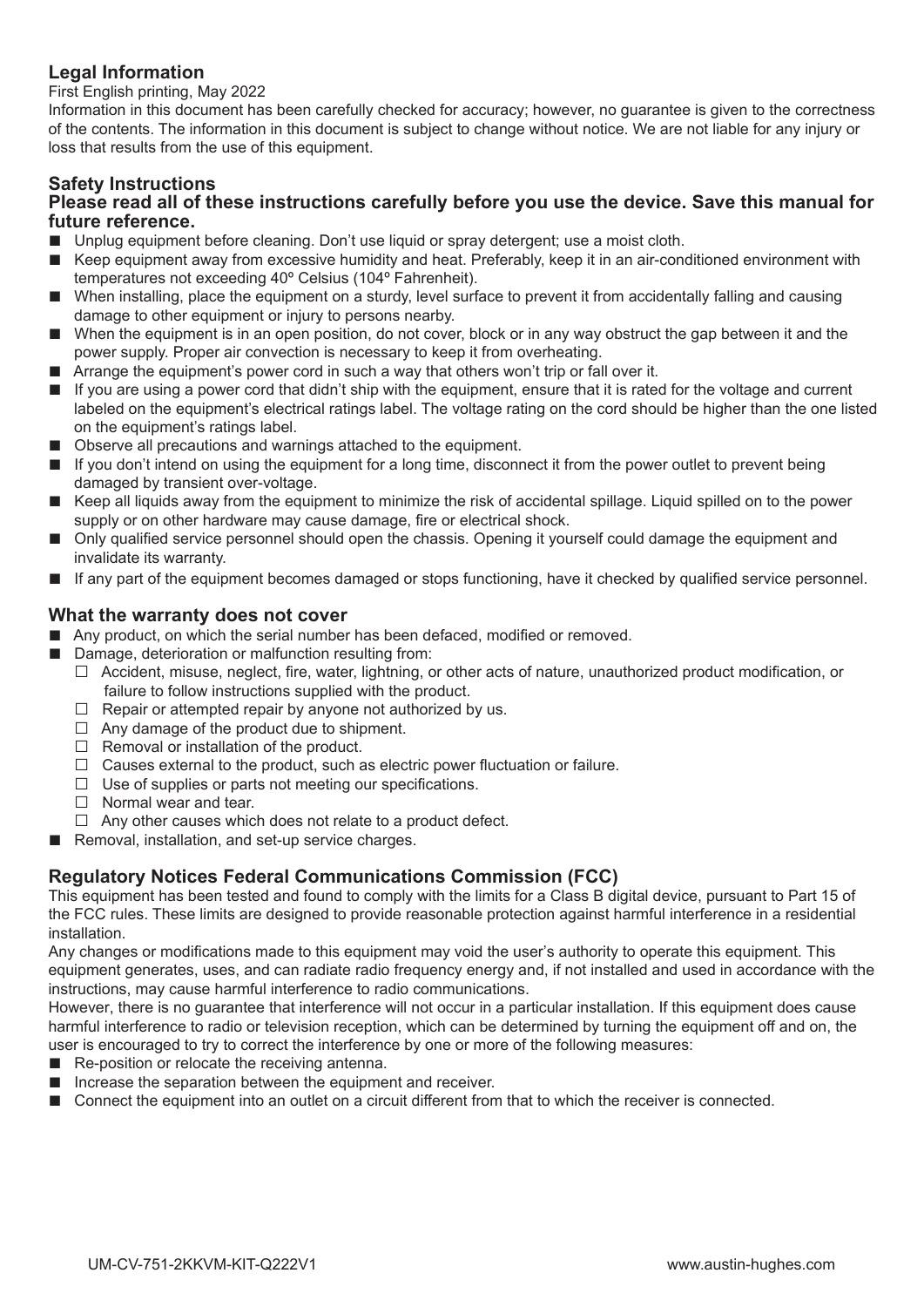# **Contents**

### **< Part. 1 > 2K KVM Kit**

| 1.1 KVM port connection | P.1 |
|-------------------------|-----|
| 1.2 Specifications      | P.2 |
|                         |     |

# **< Part. 2 > Usage**

| 2.1 KVM Button | P.3 |
|----------------|-----|
| 2.2 KVM Hotkey | P.4 |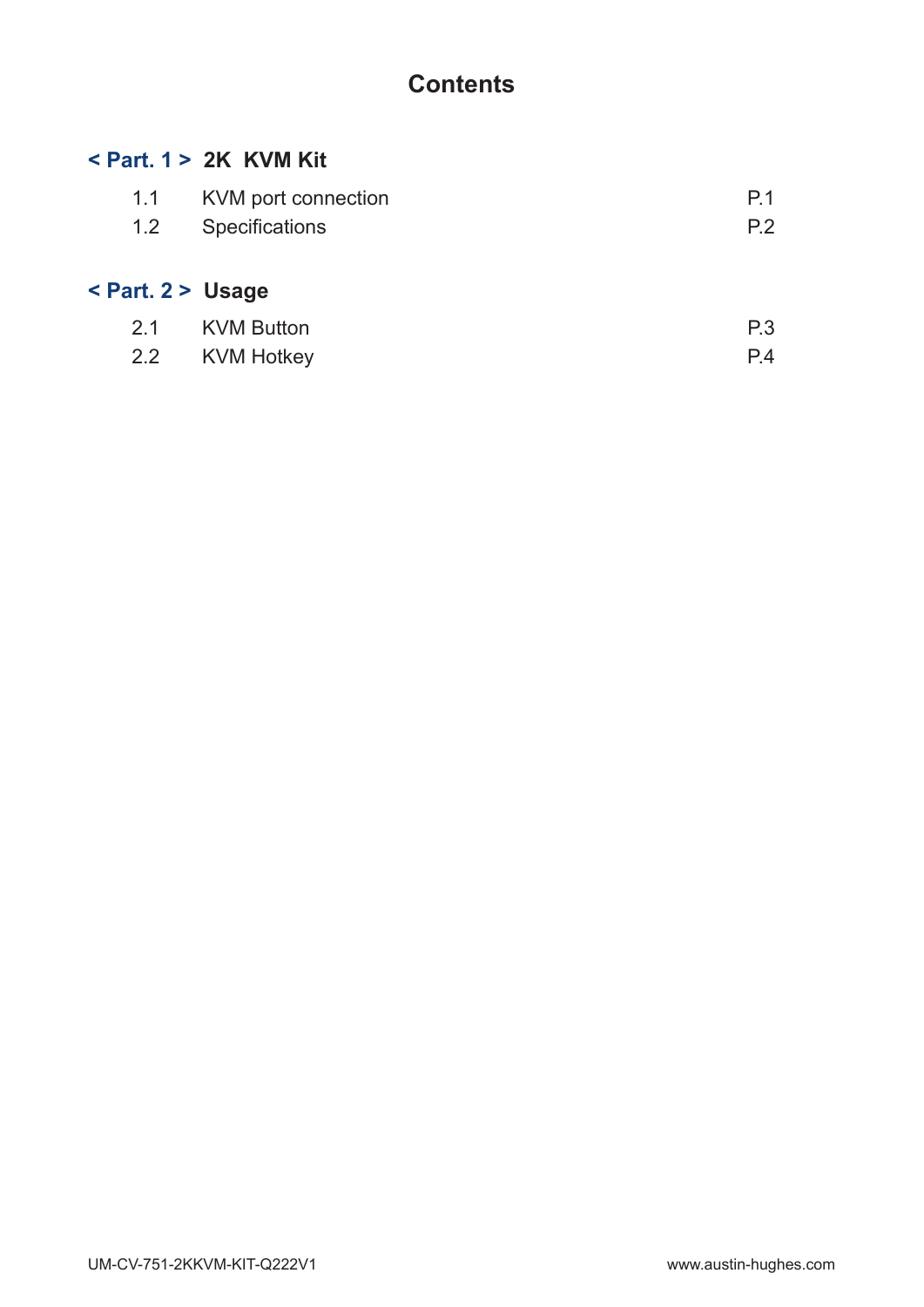# **< Part 1 > 2K KVM Kit < 1.1 > KVM port connection**



**2K KVM Cable CH-6D** : 6 feet DVI-D KVM cable ( Server end : DVI-D + USB-A ) ( KVM port : HDMI + USB-B )

**CH-6H** : 6 feet HDMI KVM cable ( Server end : HDMI + USB-A ) ( KVM port : HDMI + USB-B )

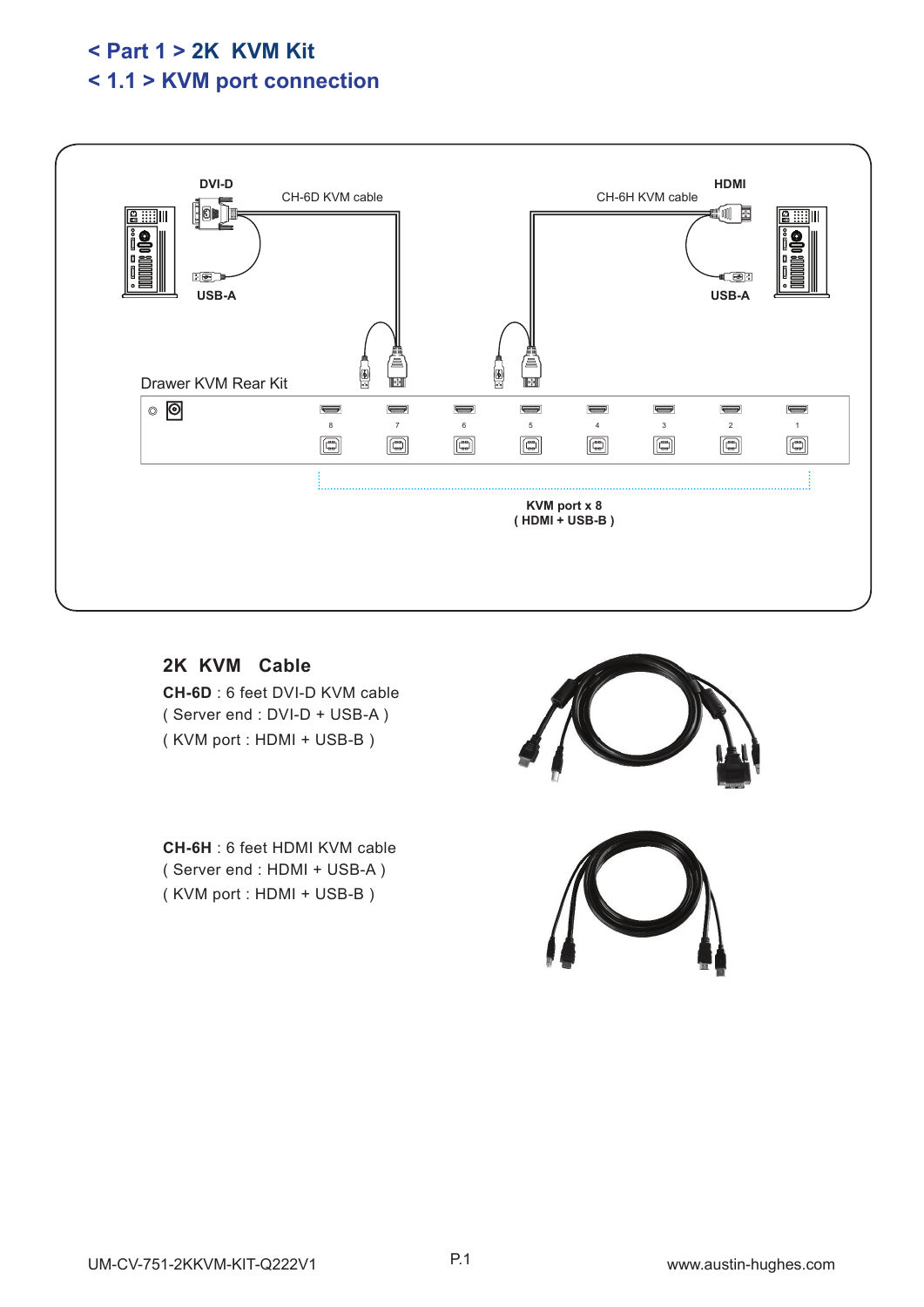# **< 1.2 > Specifi cations 2K KVM**

| $-801D$              |                                                                                              |                                  |  |  |
|----------------------|----------------------------------------------------------------------------------------------|----------------------------------|--|--|
| <b>KVM Port</b>      |                                                                                              |                                  |  |  |
| Number of ports:     | 8                                                                                            |                                  |  |  |
| Connector:           | HDMI 1.4 + USB-B (Video + KB / MS)                                                           |                                  |  |  |
| Resolution:          | 16:9 - max. 2560 x 1440@60Hz<br>16:10 - max. 1920 x 1200@60Hz<br>4:3 - max. 1600 x 1200@60Hz |                                  |  |  |
| <b>Management</b>    |                                                                                              |                                  |  |  |
| PC Selection :       | Front button & keyboard hotkey                                                               |                                  |  |  |
| <b>Compatibility</b> |                                                                                              |                                  |  |  |
| Hardware:            | / IBM / Dell PC, Server and Blade Server<br>HP<br>SUN / Mac                                  |                                  |  |  |
| OS Support:          | Windows / Linux / Unix / Mac OS                                                              |                                  |  |  |
| Power                | Auto sensing 100 to 240VAC, 50 / 60 Hz<br>Max. 10W                                           |                                  |  |  |
| Input:               |                                                                                              |                                  |  |  |
| Consumption:         |                                                                                              |                                  |  |  |
| Compliance           |                                                                                              |                                  |  |  |
| EMC:                 | FCC & CE<br>CE / LVD & UKCA<br>RoHS3 & REACH                                                 |                                  |  |  |
| Safety:              |                                                                                              |                                  |  |  |
| Environment :        |                                                                                              |                                  |  |  |
| <b>Environmental</b> | <b>Operating</b>                                                                             | <b>Storage / Non-operating</b>   |  |  |
| Temperature :        | 0 to 55°C degree                                                                             | -20 to 60°C degree               |  |  |
| Humidity:            | 20~90%, non-condensing                                                                       | 5~90%, non-condensing            |  |  |
| Altitude:            | 16,000 ft                                                                                    | 40,000 ft                        |  |  |
| Shock:               |                                                                                              | 10G acceleration (11ms duration) |  |  |
| Vibration:           | 10~300Hz 0.5G RMS random                                                                     |                                  |  |  |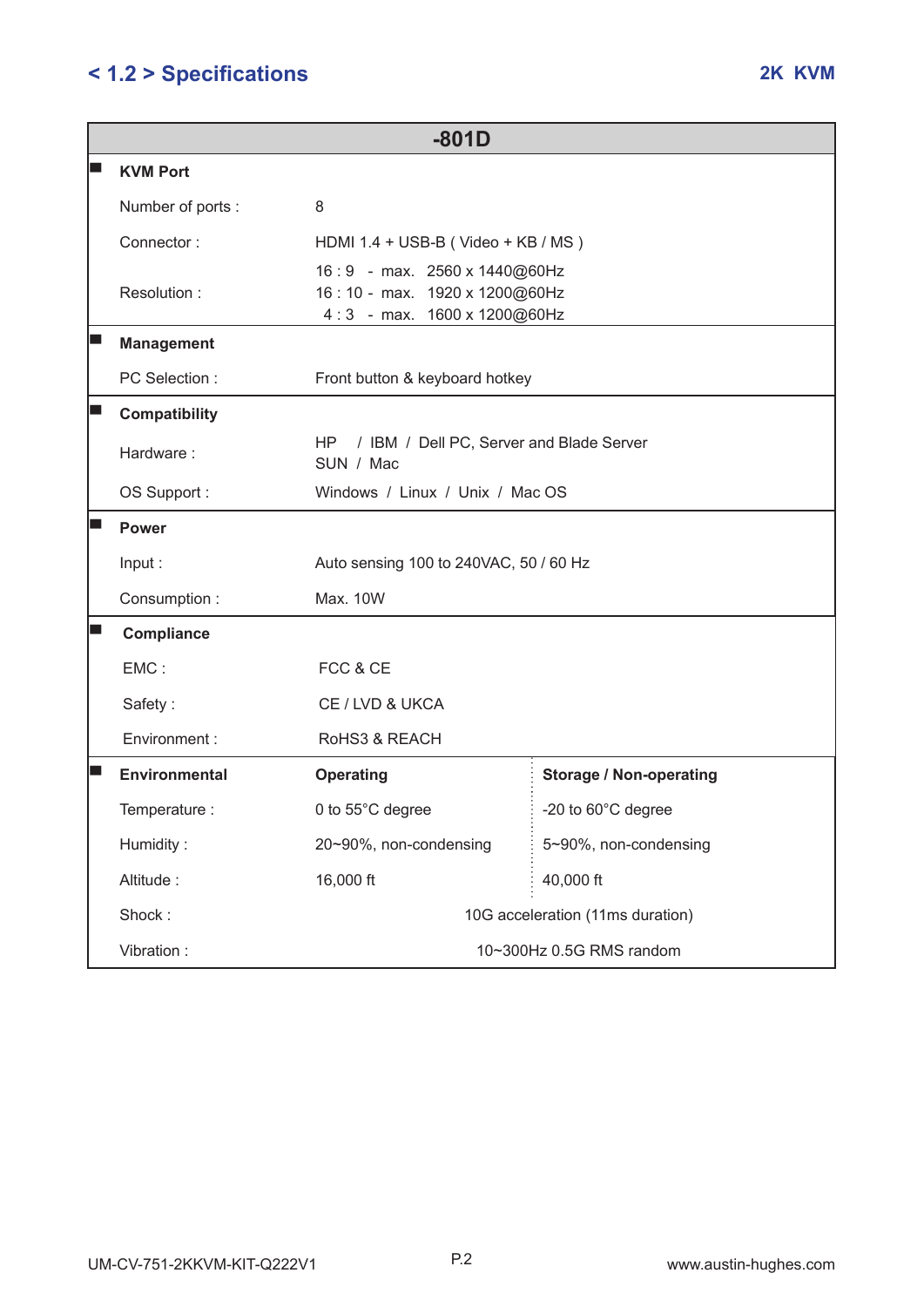# **< Part 2 > Usage < 2.1 > KVM Button**

### **Power ON**

- Turn off all servers and KVM switches
- Make sure all cables / connectors are properly connected
- Recommend Power ON sequence is monitor, KVM switch finally computer

| 2K KVM         |              | Online<br>Active                                                     |                | $\frac{1}{2}$ $\frac{1}{2}$ $\frac{1}{2}$ $\frac{1}{2}$ $\frac{1}{2}$ | / 5,                                 |
|----------------|--------------|----------------------------------------------------------------------|----------------|-----------------------------------------------------------------------|--------------------------------------|
|                |              |                                                                      | 6 <sub>1</sub> | / 8 <i> </i><br>Ι9Ι<br>$^{\prime}$ 7 $_{\prime}$                      | 0<br>в<br>∷                          |
|                | PC port LEDs |                                                                      |                | Channel<br>button                                                     | <b>Button B is</b><br>non-functional |
| PC port LEDs   |              | <b>Online: Blue LED on indicating a PC is connecting to the port</b> |                |                                                                       |                                      |
|                |              | Active : Green LED on indicating a selected channel                  |                |                                                                       |                                      |
| Channel button |              | Press to select channel from 1 to 8                                  |                |                                                                       |                                      |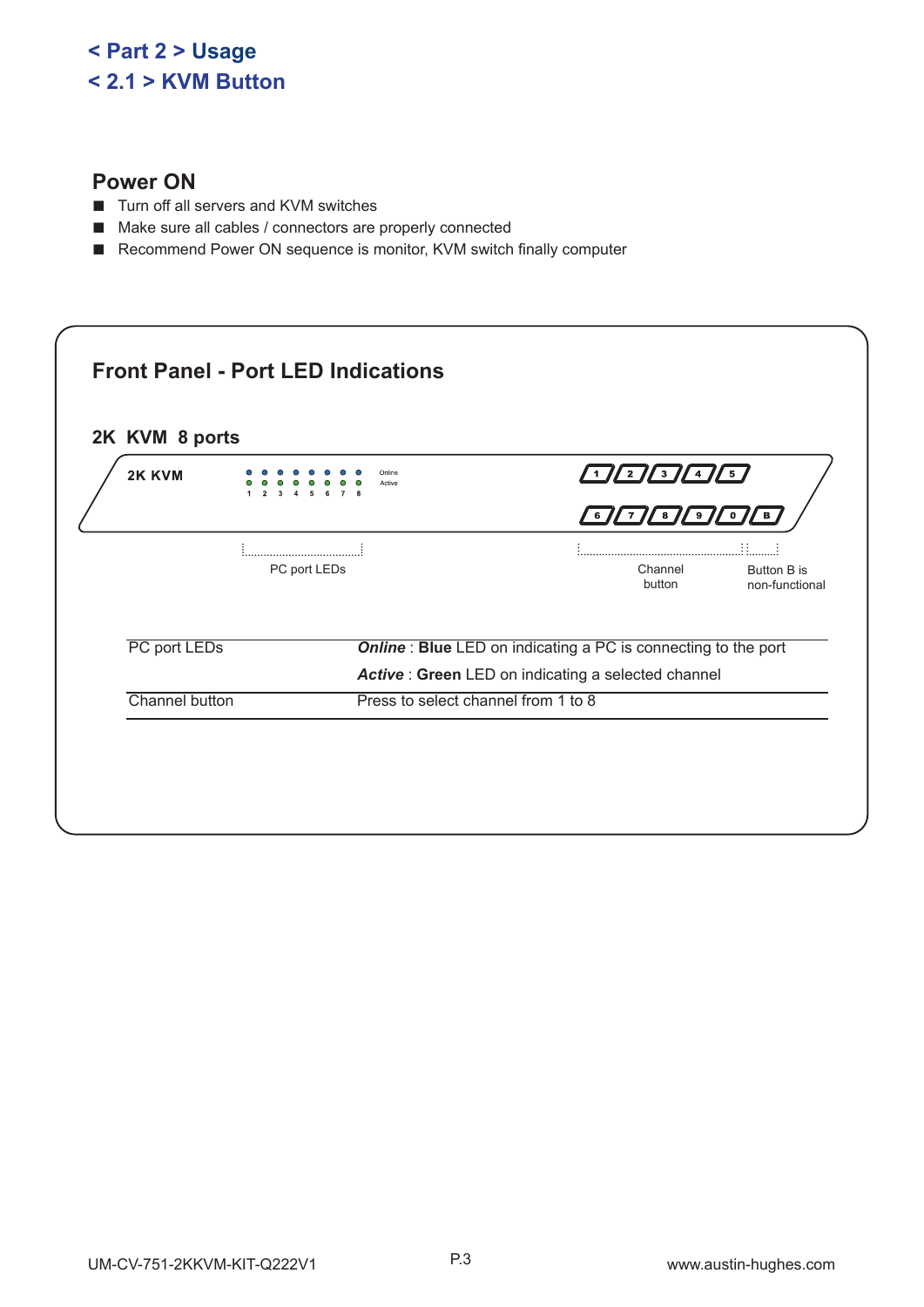| <b>Hotkey</b>                                                                                                                                                                                                                                                                        | <b>Function</b>               |
|--------------------------------------------------------------------------------------------------------------------------------------------------------------------------------------------------------------------------------------------------------------------------------------|-------------------------------|
| Scroll Lock + Scroll Lock +                                                                                                                                                                                                                                                          | Switch to previous port       |
| Scroll Lock + Scroll Lock +                                                                                                                                                                                                                                                          | Switch to next port           |
| Scroll Lock + Scroll Lock + Port no.                                                                                                                                                                                                                                                 | Switch to specific port       |
| Scroll Lock + Scroll Lock + S                                                                                                                                                                                                                                                        | Auto scan for powered on PC   |
| Scroll Lock + Scroll Lock + B                                                                                                                                                                                                                                                        | Enable / Disable beeper sound |
| Remarks:                                                                                                                                                                                                                                                                             |                               |
| Example of "Scroll Lock + Scroll Lock + Port no."<br>- Port No $\cdot$ 1 to 8<br>- e.g. Port $4:$ Scroll Lock + Scroll Lock + 4<br>- e.g. Port 8 : Scroll Lock + Scroll Lock + 8<br>You must press the hotkey within 3 seconds<br>A beep sound will be heard for successful entering |                               |

## **Hotkey Label**

| <b>KVM Hotkey</b>             |                 | $SL =$ Scroll Lock                     |  |
|-------------------------------|-----------------|----------------------------------------|--|
| Auto Scan                     | $: SL + SL + S$ | Change Port: SL + SL + Up / Down Arrow |  |
| Buzzer $ON/OFF : SL + SL + B$ |                 | Select Port : SL + SL + Port No.       |  |